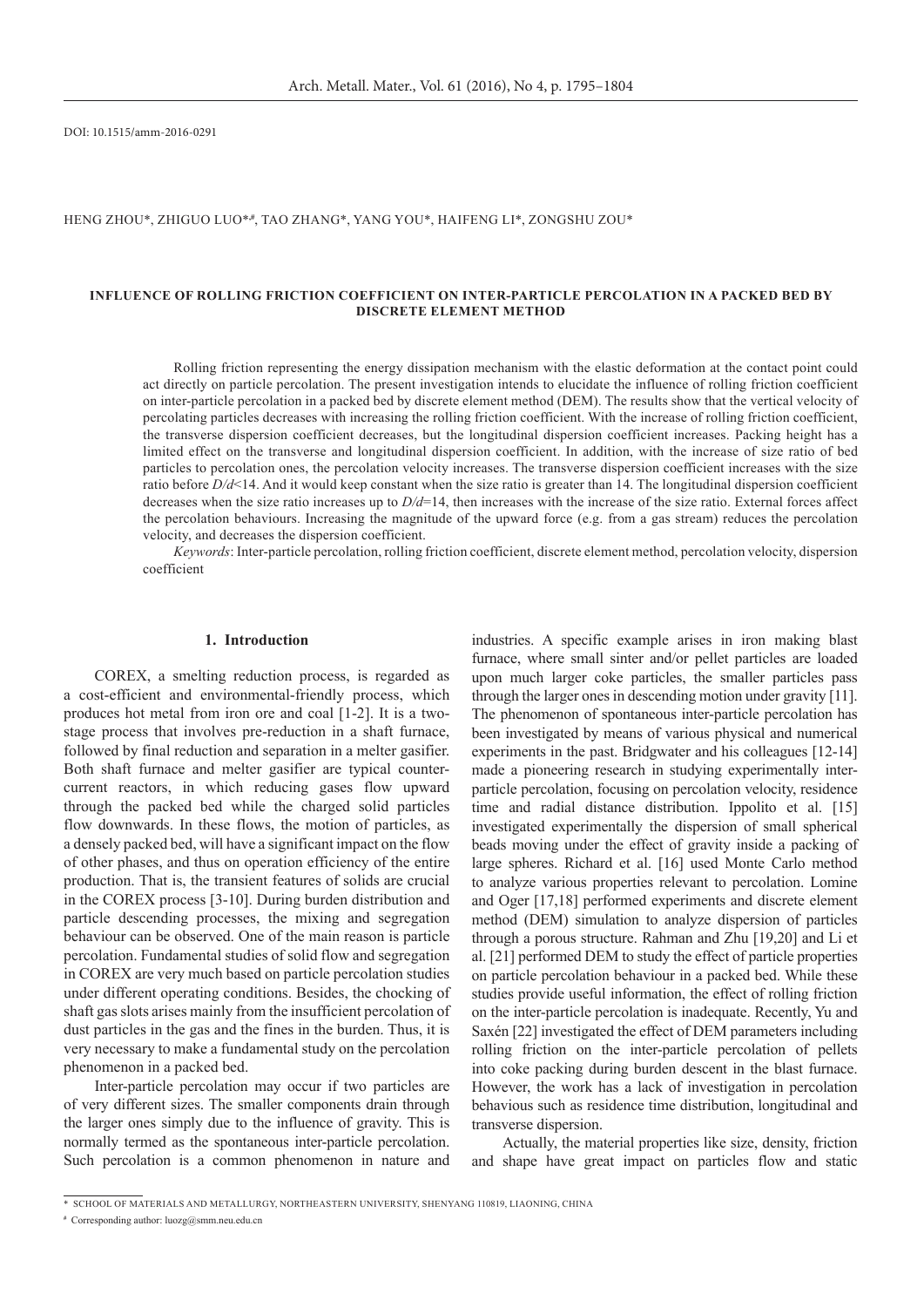characteristics. The rolling friction, specially, representing the energy dissipation mechanism with the elastic deformation at the contact point could act directly on particle dispersion. In DEM, it is also possible to consider the particle shape by selection of the rolling friction coefficient [23-25]. Therefore, a detailed study is necessary to clarify the influence of the rolling friction coefficient, which is related to the energy dissipation and shape factor, on the inter-particle percolation in a packed bed.

Based on the above background, this study focuses on the influence of the rolling friction on the spontaneous inter-particle percolation by means of DEM simulation. Percolation behaviours such as percolation velocity, residence time distribution, longitudinal and transverse dispersion are considered. The effects of the size ratio of packing particles to percolation ones, and external forces on the percolation behaviour are also considered.

# **2. Theoretical Treatments**

## **2.1. DEM**

Each single particle in a considered system undergoes both translational and rotational motion, described by Newton's 2nd law of motion. The forces and torques considered include those originating from the particle's contact with neighbouring particles, walls and surrounding fluids. The governing equations for translation and rotational motions of particle i with  $R_i$ , mass m<sub>i</sub> and moment of inertia  $I_i$  can be written as

$$
m_i \, \mathrm{d} \nu_i \big/ \mathrm{d} t = \sum_{j=1}^{k_i} (F_{\text{cn},ij} + F_{\text{dn},ij} + F_{\text{ct},ij} + F_{\text{dt},ij}) + m_i \mathbf{g} \tag{1}
$$

$$
I_i d\omega_i/dt = \sum_{j=1}^{k_i} (T_{ij} + M_{ij})
$$
 (2)

where,  $m_i$ ,  $I_i$ ,  $vi$ , and  $\omega_i$  represent mass, rotational inertia, translational velocity, and rotational velocity of particle *i*, respectively;  $F_{cn,ij}$ ,  $F_{ct,ij}$ ,  $F_{dn,ij}$ ,  $F_{dt,ij}$ ,  $T_{ij}$ , and  $M_{ij}$ represent normal and tangential contact force, normal and tangential damp force, and tangential and rolling friction torque of particle *j* acting on particle *i*, respectively; *g* is gravitational acceleration;  $k_i$  is the number of particles in contact with particle *i*; and *t* is time. According to existing literatures [10,26-28], equations for contact force, damping force, friction force, and torque used here are listed in Table 1, where, *R*\* is the equivalent radius; *E*\* is equivalent Young's modulus; *E* is Young's modulus; *υ* is Possion's ratio;  $\delta_n$  is normal particle overlap;  $\hat{n}$  is a unit vector from the center of the particle to the contact point;  $m_{ij}$  is equivalent mass;  $v_{n,ij}$  is the normal relative velocity of particle *i* and *j*;  $\mu_s$  is sliding frictional coefficient;  $\delta_{t,ij}$  is the particle tangential overlap;  $\delta_{t,ij}$ , max is the maximum particle tangential overlap;  $\delta_t$  is the unit vector of particle tangential overlap;  $v_{tji}$  is the tangential relative velocity of particle *i* and *j*;  $\mathbf{R}_{ij}$  is the vector from the mass center of particle *i* to particle *j*;  $\mu_{r,ij}$  is rolling friction coefficient;  $\hat{\omega}_{r,ij}$  is the unit vector of particle angular velocity.

#### **2.2. Simulation conditions**

The simulation setup, as shown in Fig. 1, is made of a cylindrical container of ϕ15*D*×15*D* filled with a packing of monosize large particles (which are referred to as packing particles here) of diameter *D*. This packing is built by random gravity deposition of the particles. This procedure gives a reproducible porosity around 0.4. Small particles (percolating particles) of diameter *d* are put on the top of the packed bed. They are generated randomly at the centerline of the column in a circle of diameter of 1*D*. These percolating particles pass through the packed bed towards the bottom of the column under gravity. Their dynamic details are recorded for analysis. The parameters used in the present simulations are listed in Table 2. In this work, the same simulation process is repeated three times and each packing is rebuilt for each simulation.

TABLE 1

| Components of forces and torques acting on particle i |  |  |
|-------------------------------------------------------|--|--|
|-------------------------------------------------------|--|--|

|                         | Force and torque | Symbol                            | Equation                                                                                                                                                                                                                                                                    |  |
|-------------------------|------------------|-----------------------------------|-----------------------------------------------------------------------------------------------------------------------------------------------------------------------------------------------------------------------------------------------------------------------------|--|
| Normal                  | Contact force    | $\boldsymbol{F}_{\mathrm{cn},ij}$ | $-4/3E^*\sqrt{R^*}\delta_{\rm n}^{3/2}\hat{\bm{n}}$                                                                                                                                                                                                                         |  |
|                         | Damping force    | $\boldsymbol{F}_{\mathrm{dn},ij}$ | $-\eta_{n}$ (6 $m_{ii}E^{*}\sqrt{R^{*}\delta_{n}}$ ) <sup>1/2</sup> $v_{n,ii}$                                                                                                                                                                                              |  |
| Tangential              | Contact force    | $\boldsymbol{F}_{\mathrm{ct},ij}$ | $-\mu_{\rm s}  F_{\rm cn,ii}  (1-(1-\delta_{\rm t,ii}/\delta_{\rm t,ii,max})^{3/2})\hat{\delta}_{\rm t}$<br>$(\delta_{{\rm t},ji}{<}\delta_{{\rm t},ij,{\rm max}})$                                                                                                         |  |
|                         | Damping force    | $\boldsymbol{F}_{\mathrm{dt},ij}$ | $-\eta_s (6\mu_s m_{ij} \mid \boldsymbol{F}_{\mathrm{cn},ij} \mid \sqrt{1-\delta_{\mathrm{t},ij}/\delta_{\mathrm{t},ij,\mathrm{max}}}/\delta_{\mathrm{t},ij,\mathrm{max}})^{1/2} \boldsymbol{v}_{\mathrm{t},ij}$<br>$(\delta_{{\rm t},jj}\ll\delta_{{\rm t},jj,{\rm max}})$ |  |
| Friction force          |                  | $\boldsymbol{F}_{\text{t},ij}$    | $-\mu_{\rm s} \mid F_{\rm cn, ij} \mid \hat{\delta}_{\rm t} \quad (\delta_{\rm t, ij} > \delta_{\rm t, ij, max})$                                                                                                                                                           |  |
| Gravity                 |                  | $\boldsymbol{F}_{\text{g},i}$     | $m_i$ g                                                                                                                                                                                                                                                                     |  |
| Tangential torque       |                  | $T_{ij}$                          | $R_{ij}\times (F_{\text{ct},ij}+F_{\text{dt},ij})$                                                                                                                                                                                                                          |  |
| Rolling friction torque |                  | $M_{ii}$                          | $\mu_{\mathrm{r},ij}\left F_{\mathrm{cn},ij}\right \hat{\boldsymbol{\omega}}_{\mathrm{t},ij}^{n}$                                                                                                                                                                           |  |

 $\text{Note: } \frac{1}{R^*} = \frac{1}{|R|} + \frac{1}{|R|}, \quad E^* = \frac{E}{2(1-r^2)}, \quad \hat{n} = \frac{R_i}{|R|}, \quad \hat{\omega}_{i,j} = \frac{\omega_{i,j}}{|\omega_{i,j}|}, \quad \hat{\delta}_i = \frac{\delta_i}{|\delta_i|}, \quad \delta_{ij,\text{max}} = \mu_i \frac{2-r}{2(1-r)} \delta_n, \quad \nu_{ij} = \nu_j + \omega_j \times R_j - \omega_j \times R, \quad \nu_{i,j} = (\nu_{ij} \times \hat{n}) \times \hat{n} \times \hat{n}$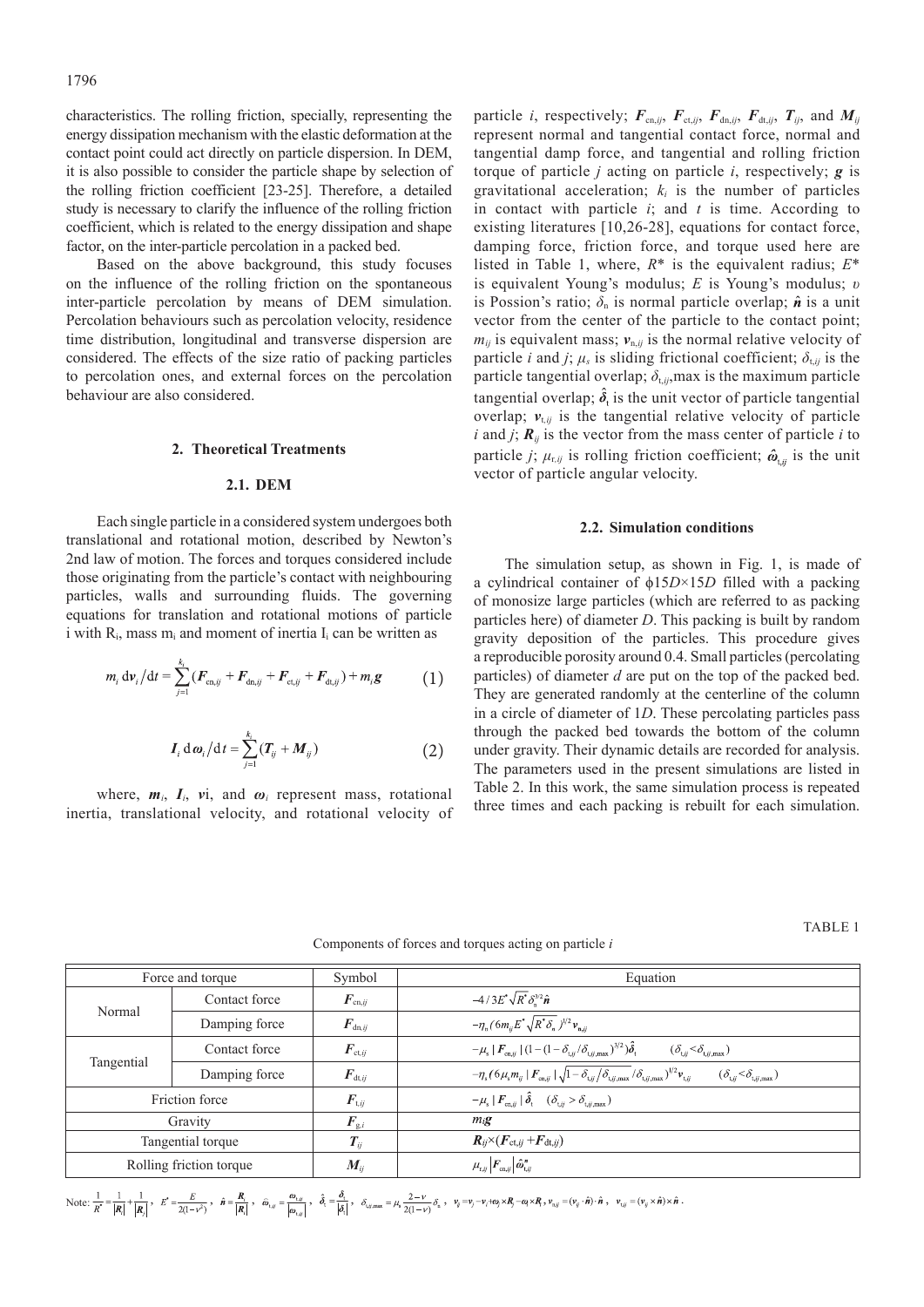Each numerical data which are presented in this paper are coming from a statistical mean of several simulations. The error bars are deduced from these replicate simulations.



Fig. 1. Geometry of the model used in this work

Particle properties and simulation conditions

| Variables                                          | Value                |
|----------------------------------------------------|----------------------|
| Diameter of packed particle, $D(m)$                | 0.01                 |
| Percolating particle diameter, d                   | $0.02 - 0.1D$        |
| Percolating particle number, N                     | 500                  |
| Sliding frictional coefficient, $\mu$ <sub>s</sub> | 0.3                  |
| Rolling frictional coefficient, $\mu_r$            | $0.001 - 0.1D$       |
| Young's modulus, $E(\text{Pa})$                    | 50000 $g\pi D\rho/6$ |
| Poisson's ratio, $v_p$                             | 0.3                  |
| Damping coefficient, c                             | 0.3                  |
| Time step, $\Delta t(s)$                           | $1.0 \times 10^{-7}$ |

#### **3. Results and discussion**

## **3.1. Model validity**

In this work, the present DEM model is validated by the angle of repose of coarse spheres. The simulations were carried out under conditions similar to those used in previous physical experiments [29]. The so-called discharging method is used to examine the angle of repose. The physical experiments were carried out in a rectangular container with a fixed middle plate and two side outlets. Particles with diameter of 2 mm (particle density=2500 kg/m<sup>3</sup>,  $\mu$ <sup>=0.05</sup> mm and  $\mu$ <sup>=0.4</sup>) were employed. Fig 2 shows the typical sandpiles constructed by physical experiments and numerical simulations with different container thicknesses. Because of the relatively small number of particles, the numerical simulation sometimes does not produce a sandpile of smooth straight surface. Nevertheless, the results clearly indicated that the angle of repose decreases with increasing container thickness, and the numerical simulations and physical experiments are quite comparable. Therefore, the present model is suitable to carry out further simulation.

## **3.2. Percolation behaviour**

The main phenomena of the spontaneous inter-particle percolation are the longitudinal and transverse dispersions. The longitudinal direction is referred to the flow direction, and the transverse one is referred to the direction perpendicular to the flow direction. The percolation velocity reflects, to a degree, the dispersion property of percolating particles. In the following, the analysis will focus on the percolation velocity, lateral and transverse dispersion behaviour in a packing bed.

Fig. 3 presents the evolution of normalized mean vertical velocity as a function of normalized time for *D/d*=10 and  $\mu$ =0.001*D*. The time is set to be proportional to the free fall time to pass a single large sphere diameter. The velocity is



TABLE 2

Fig. 2. Sandpiles generated via physical and numerical with different container thickness: (a) *w*=4*D*; (b) *w*=12*D*; (c) *w*=20*D*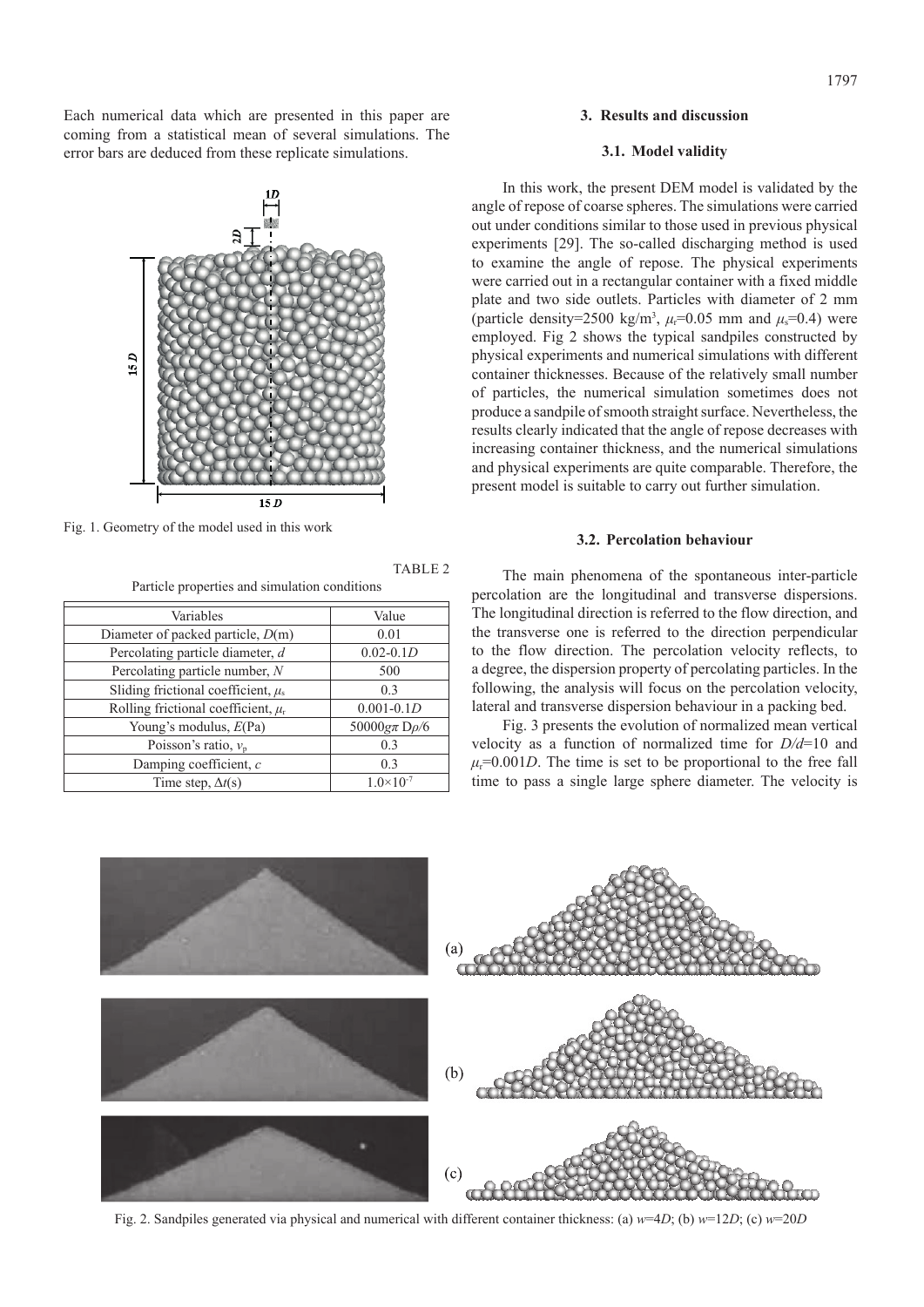expressed in units of free fall velocity reached after falling over one large particle. It can be seen form Fig.3, at the very beginning, the mean vertical velocity increases rapidly due to the free fall of small particles. After a short time of free fall, the mean velocity decreases progressively towards a steady value. This phenomenon can be related to previous results: for the case of particles falling down in a random packed bed of larger particles, the vertical velocity is a constant [12,13,17,19].



Fig. 4. Evolution of the velocity of a representative percolating particle during the percolation process when *D/d*=10, *μ*r=0.001*D* and *H*=15D: (a) *x*-direction, (b) *y*-direction, (c) *z*-direction



Fig. 5. Cumulative distributions of: (a) residence time, and (b) normalized residence time,  $t/t_{\text{mean}}$  ( $t_{\text{mean}}$  is the average of the residence time) for different packing heights when  $D/d=10$  and  $\mu_r=0.001D$ 



Fig. 6. Time evolutions of (a) $\langle (\Delta r)^2 \rangle$ , and (b) $\langle (\Delta z)^2 \rangle$  for  $D/d=10$  and  $\mu_r=0.001D$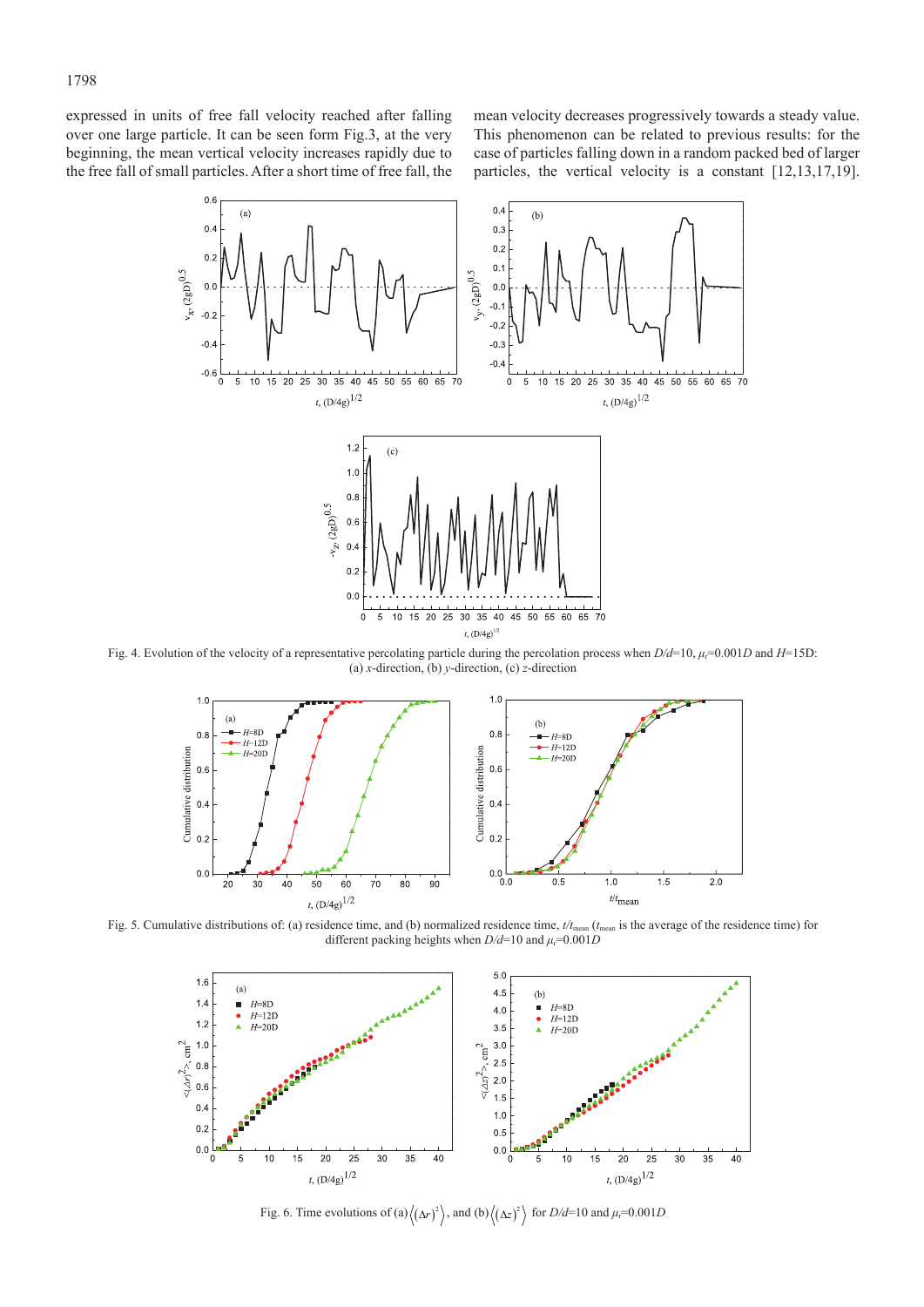Although the mean vertical velocity of percolating particles is constant, the variation of the velocity with time is very complex. Fig 4 shows the evolution of the velocity of a representative percolating particle during the percolation process of *D/*  $d=10$  and  $\mu_r=0.001D$ . It can be observed that the magnitudes of percolation velocity fluctuate largely and irregularly. The fluctuation of horizontal velocities (*x*-direction and *y*-direction) could reflect the stochastic motion of the percolating particle. Such stochastic motion could lead to dispersion of percolating particle within a region in the packed bed. The fluctuation of the vertical velocity is caused by the impact between the percolating and packing particles. When the percolating particles do not meet packing particles, their velocities increase rapidly. The collision of the percolating particles with packing particles resists the downward movement of the percolating particle and reduces its vertical velocity.



Fig. 3. Evolution of mean vertical velocity during the percolation process when  $D/d=10$ , N=500 and  $\mu$ r=0.001D

Fig. 5 shows the cumulative distributions of residence time of percolating particles at different bed heights for *D/d*=10 and  $\mu$ <sup>=0.001*D*. It is obvious that particles take different times</sup> to reach the bottom of the packing bed under different heights. The higher the packing bed is, the longer is the residence time. However, it is meaningful to consider if the cumulative time distribution is dependent on the packing height, when plotted against dimensionless time  $t/t_{\text{mean}}$ . It can be seen from Fig. 5(b) that the bed height has limited effect on the normalized cumulative residence time distributions, and this does imply that the residence time increases proportionally with bed height. The more important result is that this is another evidence indicating that the percolation velocity of particles is a constant.

The dispersion of percolating particles is a random walk process. The DEM model is possible to access individual particle positions, anywhere at any time, inside the packing of larger spheres. The position of particle *k* in the horizontal plane can be described as  $r_k^2 = x_k^2 + y_k^2$ , where  $x_k$  and  $y_k$  are the particle positions. So the variance of the position distributions of the *N* moving particles in this plane is

$$
\left\langle \left(\Delta r\right)^2 \right\rangle = \frac{1}{N} \sum_{k=1}^N \left(r_k - \left\langle r \right\rangle\right)^2 \tag{3}
$$

where  $\langle r \rangle = \frac{1}{N} \sum_{i=1}^{N} r_k$  In the same manner, if the particle position

in the flow direction is denoted by  $z<sub>k</sub>$ , it can be written as

$$
\left\langle \left(\Delta z\right)^2 \right\rangle = \frac{1}{N} \sum_{k=1}^N \left(z_k - \left\langle z \right\rangle\right)^2 \tag{4}
$$

where,  $\langle z \rangle = \frac{1}{N} \sum_{k=1}^{N} z_k$ .

Then, the transverse and axial dispersion coefficients  $D_{\perp}$ and D| can be defined from the time evolution of  $\langle (\Delta r)^2 \rangle$  and  $(\Delta z)^2$  with Einstein-Smoluchowski equation as follows

$$
\langle (\Delta r)^2 \rangle = 2D_{\perp} t
$$
 and  $\langle (\Delta z)^2 \rangle = 2D_{\perp} t$  (5)

Fig. 6 presents the variances,  $\langle (\Delta r)^2 \rangle$  and  $\langle (\Delta z)^2 \rangle$ calculated with Eqs. (3) and (4), of particle position distribution for different packing bed heights versus time. It can be seen that the relationship between the dispersion position and flow time is linear. The linear evolution of the two variances with time is a typical feature of a diffusive property. The diffusive motion of a blob of small particles is also confirmed by the previous work [18]. Furthermore, as expected, the packing bed height has little effect on the percolating particle position. As the height has limited effect on the normalized cumulative residence time and dispersion coefficient, the description of the percolation behaviour can be simplified by fixing the packing height *H*=15*D* in later work.

#### **3.3. Effect of rolling friction coefficient**

Rolling friction provides an effective mechanism to control the translational and rotational motions and largely determine the energy dissipation at the contact point. It can also be considered as a shape factor in DEM model [23-25]. To quantify the effect of rolling friction coefficient on the inter-particle percolation in a packed bed, the percolation velocity, residence time, longitudinal and transverse dispersions are discussed here. The effect of rolling friction coefficient on percolation velocity is shown in Fig. 7. It can be observed that, for higher rolling friction coefficient, the percolation velocity is lower. When percolating particles come into contact with packing particles, they would move downwards and experience multiple collisions. All the contact between the percolating and packing particles would result in a rolling resistance due to elastic hysteresis losses or viscous dissipation. Therefore, larger rolling friction coefficient would lead to smaller percolation velocity.

Fig. 8 shows the statistic distributions of residence time for different rolling fraction coefficients when *D/ d*=10, *N*=500. Bridgwater [13] experimentally studied the residence time distribution of percolating particles and showed that the residence time distribution is roughly similar to a normal distribution except for the lead particles. Similar trend can also be observed in the present simulation when the rolling fraction coefficient  $\mu_r$ =0.001*D*. However, with large rolling fraction, the distribution curve shifts to the right, becomes wider, and does not show a normal distribution. This is because that the higher the rolling friction coefficient is, the larger is the energy dissipation,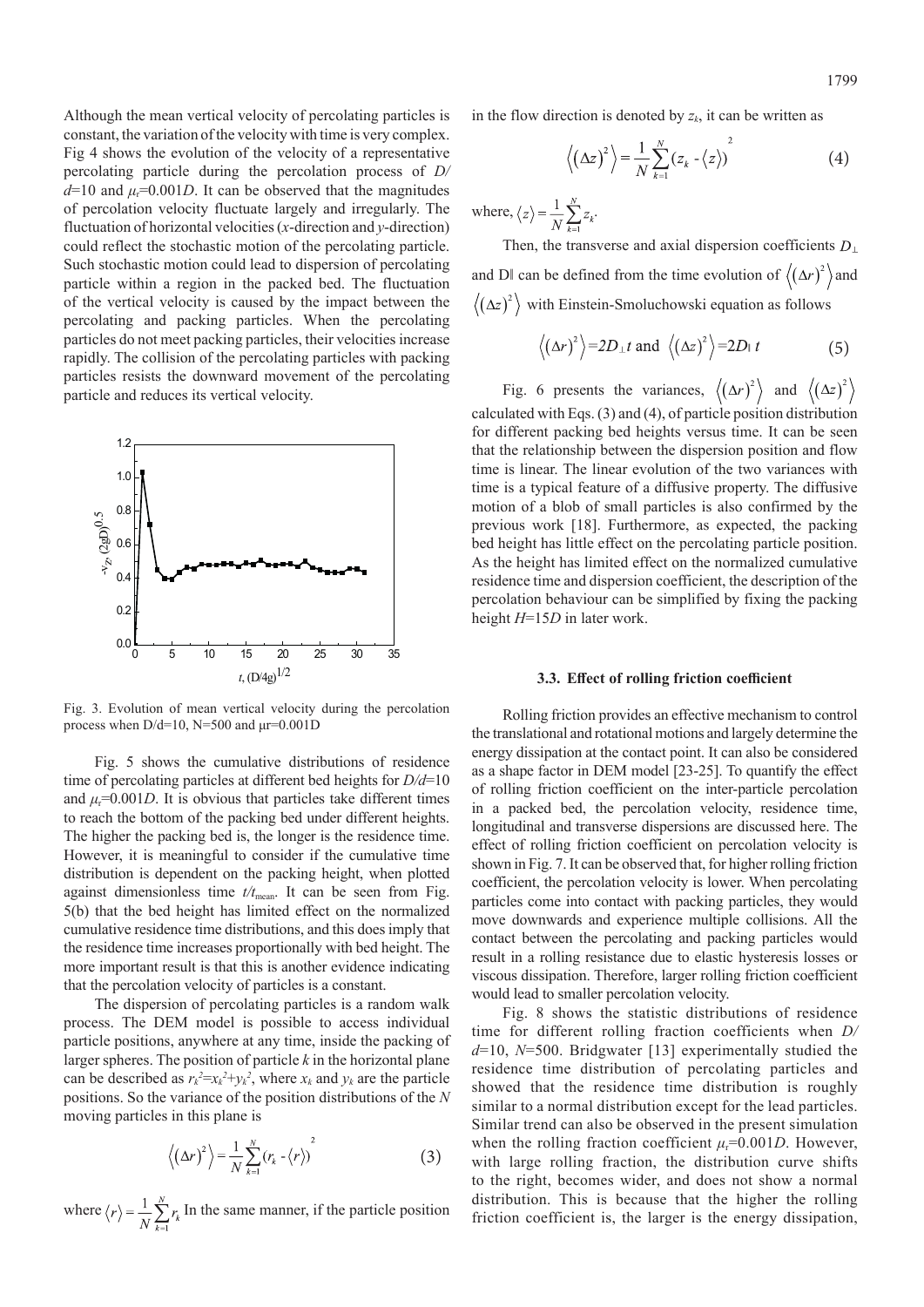

Fig. 7. Percolation velocity with different rolling friction coefficients for *D/d*=10



Fig. 8.. Statistic distributions of residence time with different rolling fraction coefficients for *D/d*=10



Fig. 9. Variations of (a) transverse dispersion and (b) longitudinal dispersion coefficient with μr for *D/d*=10

and then the time for the particles to reach the bottom of the packed bed will be longer.

The variations of the transverse dispersion coefficient and longitudinal dispersion coefficient with  $\mu_r$  are shown in Fig. 9. From the Fig. 9 (a), it can be seen that the larger the rolling friction coefficient is, the less is the particles transverse dispersion. On the other hand, Fig. 9 (b) shows that, the longitudinal dispersion *D*‖ increases with the increasing of the rolling friction coefficient. The transverse dispersion coefficient varies in opposition to the longitudinal dispersion. For smaller rolling friction coefficient, the energy dissipation is reduced and the particles can explore laterally the porous medium more easily due to the more chance to bounce around the packing particles. Yu and Saxén also found that a low rolling friction between pellets promotes the percolation [22]. On the other side, when the rolling friction coefficient is increased, more relative kinetic energy can be dissipated, and the gravity force is more important. Hence, longitudinal crossing of individual pore is easier and leads to an increase in the longitudinal dispersion coefficient.

## **3.4. Effect of size ratio** *D/d*

The variation of percolation velocity with particle size for different rolling friction coefficients is confirmed in Fig. 10. It can be observed that, with increasing the particle size ratio, the percolation velocity increases. This can be easily explained by considering a single particle falling down toward a pore. The particle trajectory must be aligned with the pore hole to pass through it without bouncing around for big ratio of particle size. If not, the smaller the size ratio is, the more important is the collisions of particles. In such a case, the downward motion of the percolating particle is more difficult and leads to a decrease in the percolation velocity.



Fig. 10. Variation of percolation velocity with particle size ratio for different rolling friction coefficients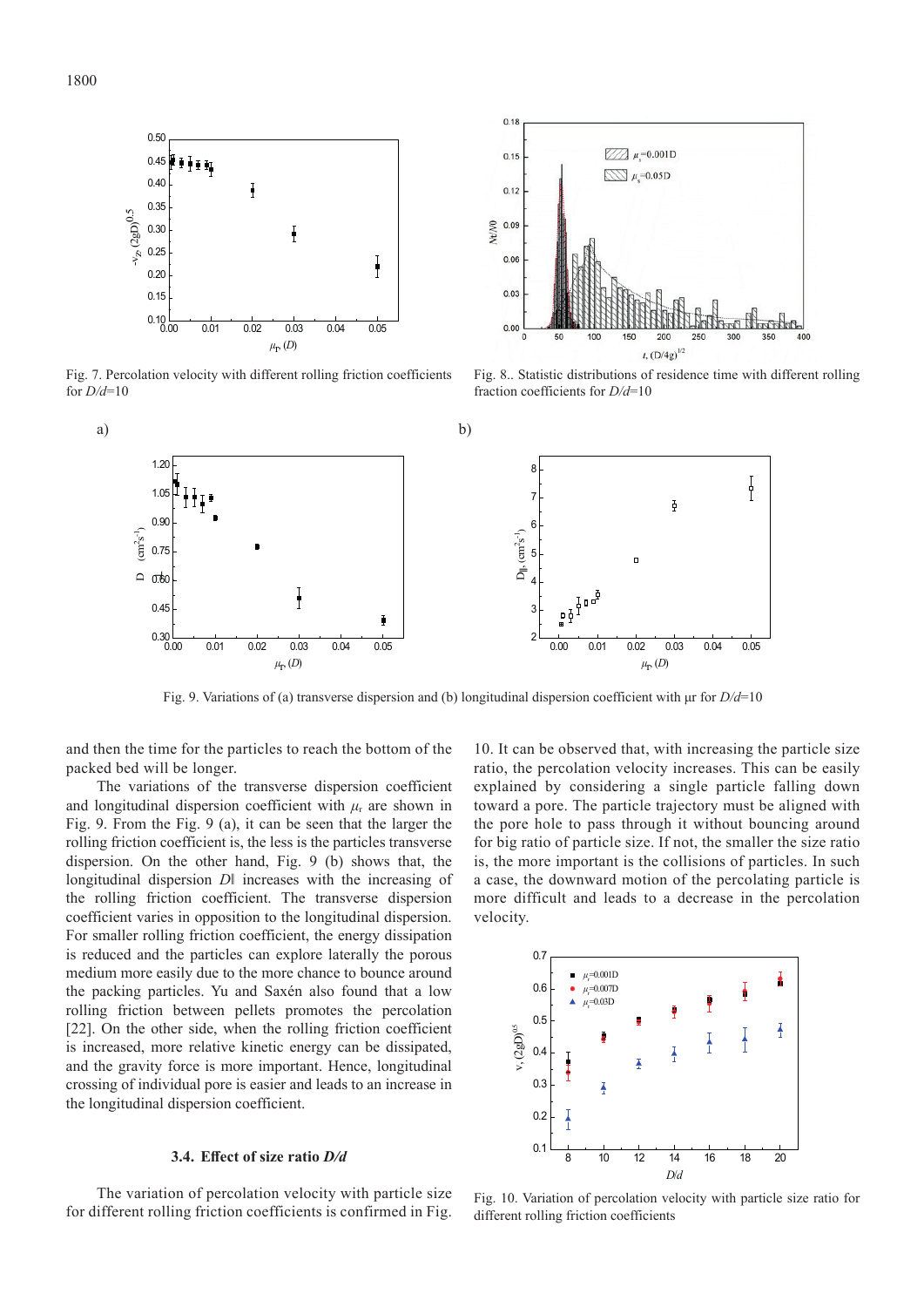

Fig. 11 Variations of (a) transverse dispersion and (b) longitudinal dispersion coefficients with *D/d* 

Fig. 11 shows the variations of transverse dispersion and longitudinal dispersion coefficients with the particle size ratio. Fig. 11 (a) demonstrates that, when the size ratio is smaller than 14, the transverse dispersion coefficient increases with the size ratio. The smaller the particles are, the longer distance they can laterally move. When the size ratio is greater than 14, it can be seen that the transverse dispersion coefficient is nearly constant. The main reason can be summarized as: when *D/d* is small, the pore throats acting like gates in packed bed would create a "gate or valve effect" which could lead to an impedance on the transverse motion of percolating particle, hence reduces the transverse dispersion. When *D/d* is greater than 14, the size of percolating particles is smaller compared with the pore throats and the "gate or valve" effect on transverse motion will no longer function. So the transverse dispersion coefficient stays constant when the size ratio *D/d*>14. The similar tendency is also observed in a previous work by Lomine and Oger [18]. Fig. 11 (b) shows that, the longitudinal dispersion coefficient decreases when the size ratio increases up to *D/d*=14, then increases with further increase of the size ratio. The phenomena can be explained as: when *D/d* is small, the particles have a smaller probability of moving outside a pore in the horizontal direction and thus a greater probability of passing through the vertical pore. On the other hand, when *D/d* is greater than 14, the transverse diffusive motion is almost the same, but the particle with smaller diameter could have more chance to descend directly in the flow channel without contacting with the packed particle. Therefore, the longitudinal dispersion coefficient increases with the increase of size ratio when *D/d*>14.

## **3.5. Effect of external force**

A countercurrent gas flow is the typical practice in a shaft furnace. In such cases, the particles are subjected to an external force. Such a force (upward direction) will contribute to the movement of small particles, and hence influence the particle percolation velocity. In reality, the gas drag force on each particle is depended on the gas flow distribution corresponding to the local permeability. However, for brevity, it is assumed that the particles are only affected by a constant force in upward direction, *f*e, in addition to contact forces and gravity. The effect of this external force on the particle percolation velocity is shown in Fig. 12. It can be seen that increasing the magnitude of the force in upward direction reduces the particle velocity. Further, the percolation velocity and the force are found to have an approximate linear relationship. The similar phenomenon is also found in a previous work [20].



Fig. 13. Variations of (a) transverse dispersion and (b) longitudinal dispersion coefficients with upward external force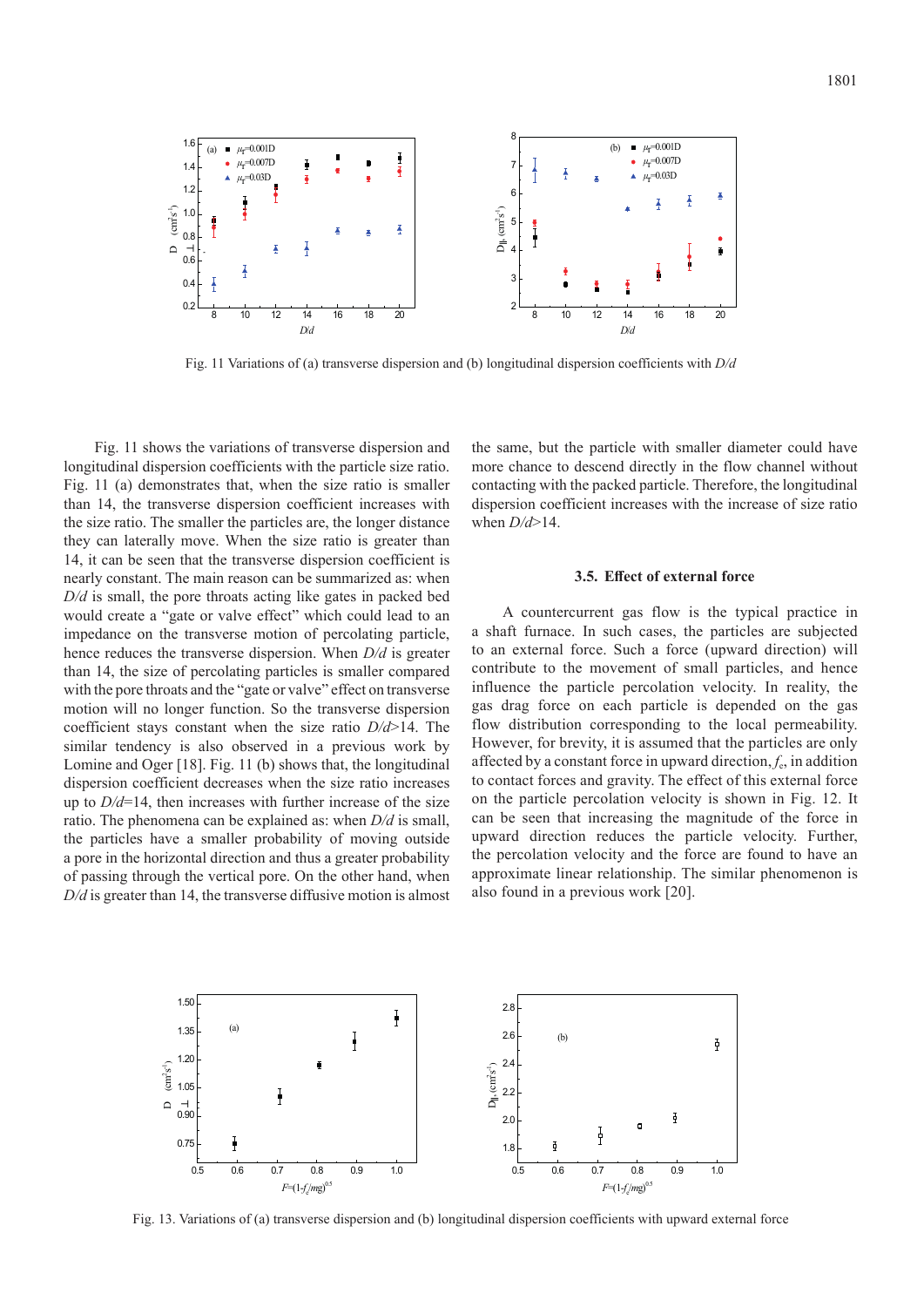

Fig. 12. Relationship between dimensionless percolation velocity and external force for  $D/d=14$  and  $\mu_r=0.001D$ 

Fig. 13 shows the variations of transverse dispersion and longitudinal dispersion coefficients with the external force. It can be observed that both of the transverse and longitudinal dispersion increase with the decreasing of the external force. For smaller external force, the vertical acceleration is larger and the particle kinetic energy is also higher. Percolating particles with higher energy can disperse explore laterally the packing bed more easily. At the same time, the larger vertical acceleration could enhance the dispersion in the vertical direction.

# **4. Conclusions**

The influence of rolling friction on the spontaneous inter-particle percolation phenomenon has been studied by means of DEM simulation. Percolation behavious such as percolation velocity, residence time distribution, longitudinal and transverse dispersion have been examined. The following results are obtained.

- 1. The vertical velocity of percolating particles moving down through a random packed bed of larger particles is a constant, but it decreases with increasing rolling friction coefficient. The residence time distribution curve becomes wider and does not follow the normal distribution for the case with high rolling friction coefficient.
- 2. The rolling friction coefficient affects the dispersion behaviour of percolating particles. With the increase of rolling friction coefficient, the transverse dispersion coefficient decrease, but the longitudinal dispersion coefficient increase.
- 3. The effect of packing height on the residence time can be eliminated in the analysis of the residence time when they are normalized by the average residence time. Packing height has limited effect on the transverse and longitudinal dispersion coefficient.
- 4. With the increase of size ratio of packing particles to percolating ones, the percolation velocity increases. The transverse dispersion coefficient increases with the size ratio before *D/d*<14, and keeps constant when size ratio is higher than 14. The longitudinal dispersion coefficient decreases when the size ratio increases up to the ratio *D/d*=14, then increases when size ratio is larger.

5. The external force affects the percolation behavious. Increasing the magnitude of an upward force reduces the percolation velocity, and decreases the dispersion coefficient.

#### **Acknowledgments**

The authors would like to thank National Key Technology R&D Program in "12th Five-Year Plan" of China (Grant No. 2011BAE04B02) and National Natural Science Foundation of China (Grant No. 51174053) for their financial support.

#### **REFERENCES**

- [1] B. Anameric, S.K. Kawatra, Miner. Process. Extr. Metall. Rev. **30**, 1-51 (2008).
- [2] Y.X. Qu, Z.S. Zou, Y.P. Xiao, ISIJ Int. **52**, 2186-2193 (2012).
- [3] M.Y. Kou, S.L. Wu, W. Shen, K.P. Du, L.H. Zhang, J. Sun, ISIJ Int. **53**, 2080-2089 (2013).
- [4] Q.F. Hou, M. Samman, J. Li, A.B. Yu, ISIJ Int. **54**, 1772-1780 (2014).
- [5] H. Zhou, Z.S. Zou, Z.G. Luo, T. Zhang, Y. You, H.F. Li, Ironmaking Steelmaking **42**, 209–216 (2015).
- [6] Q.F. Hou, J. Li, A.B. Yu, Steel Res. Int. **86**, 626-635 (2015).
- [7] M.Y. Kou, S.L. Wu, G. Wang, B.J. Zhao, Q.W. Cai, Steel Res. Int. **86**, 686-694 (2015).
- [8] H. Zhou, Z.G. Luo, Z.S. Zou, T. Zhang, Y You, Steel Res. Int. **86**, 1073-1081 (2015).
- [9] H. Zhou, Z.G. Luo, T. Zhang, Y. You, Z.S. Zou, Ironmaking Steelmaking **42**, 774-784 (2015).
- [10] H. Zhou, Z.G. Luo, T. Zhang, Y. You, Z.S. Zou, Y. S. Shen, ISIJ Int. **56**, 245-254 (2016).
- [11] Y.W. Yu, A. Westerlund, T. Paananen, H. Saxén, ISIJ Int. **51**, 1050-1056 (2011).
- [12] J. Bridgwater, N.W. Sharpe, D.C. Stocker, Trans. Inst. Chem. Eng. **47**, 144-199 (1969).
- [13] J. Bridgwater, N.D. Ingram, Trans. Inst. Chem. Eng. **49**, 163- 169 (1971).
- [14] A.M. Scott, J. Bridgwater, Powder Tech. **14**, 177–183 (1976).
- [15] I. Ippolito, L. Samson, S. Bourles, J.P. Hulin, Eur. Phys. J. E. **3**, 227-236 (2000).
- [16] P. Richard, L. Oger, J. Lemaître, L. Samson, N.N. Medvedev, Granular Matter **1**, 203-211 (1999).
- [17] F. Lomine, L. Oger, J. Stat. Mech.: Theory Exp. July, P07019 (2006).
- [18] F. Lomine, L. Oger, Phys. Rev. E **79**, 051307 (2009).
- [19] M. Rahman, H. P. Zhu, A. B. Yu, J. Bridgwater, Particuology **6**, 475-482 (2008).
- [20] H. P. Zhu, M. Rahman, A. B. Yu, J. Bridgwater, P. Zulli, Miner. Eng. **22**, 961-969 (2009).
- [21] J. Li, A.B. Yu, J. Bridgwater, S. L. Rough, Powder Tech. **203**, 397-403 (2010).
- [22] Y.W. Yu, H. Saxén, ISIJ Int. **52**, 788-796 (2012).
- [23] S. Natsui, S. Ueda, M. Oikawa, Z.Y. Zheng, J. Kano, R. Inoue, T. Ariyama, ISIJ Int. **49**, 1308-1315 (2009).
- [24] Q. Li, M.X. Feng, Z. S. Zou, ISIJ Int. **53**, 1365-1371 (2013).
- [25] T. Ariyama, S. Natsui, T. Kon, S. Ueda, S. Kikuchi, H. Nogami, ISIJ Int. **54**, 1457-1471 (2014).